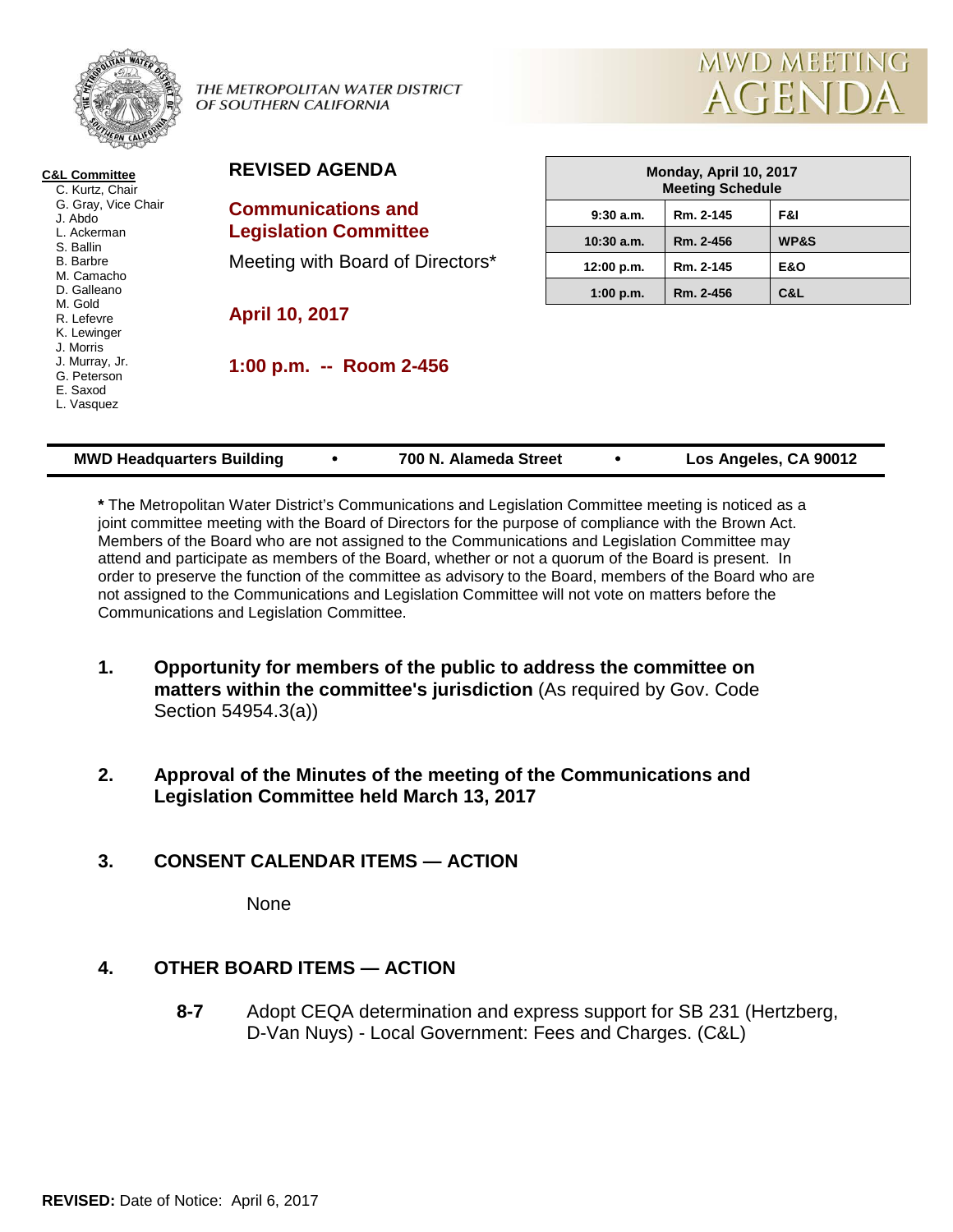#### Added **Recommendation:**

**Option #1:**

**Adopt the CEQA determination that the proposed action is not defined as a project under CEQA, and**

**Authorize the General Manager to support SB 231 as described in the board letter dated April 11, 2017.**

**8-8** Adopt CEQA determination and express support for AB 1654 (Rubio D-Baldwin Park) – Shortage: Urban Water Management Planning. (C&L)

**Recommendation:**

**Option #1:**

**Adopt the CEQA determination that the proposed action is not subject to CEQA, and**

**Authorize the General Manager to support AB 1654.**

**8-9** Adopt CEQA determination and express opposition to AB 472 (Frazier, D-Oakley) – Water Transfers: Idled Agricultural Land: Wildlife, Waterfowl, and Bird Nesting Habitat. (C&L)

**Recommendation:**

**Option #1:**

**Adopt the CEQA determination that the proposed action is not defined as a project under CEQA, and**

**Authorize the General Manager to express opposition to AB 472.**

#### **5. BOARD INFORMATION ITEMS**

None

#### **6. COMMITTEE ITEMS**

- a. Report on activities from Washington, D.C.
- b. Report on activities from Sacramento